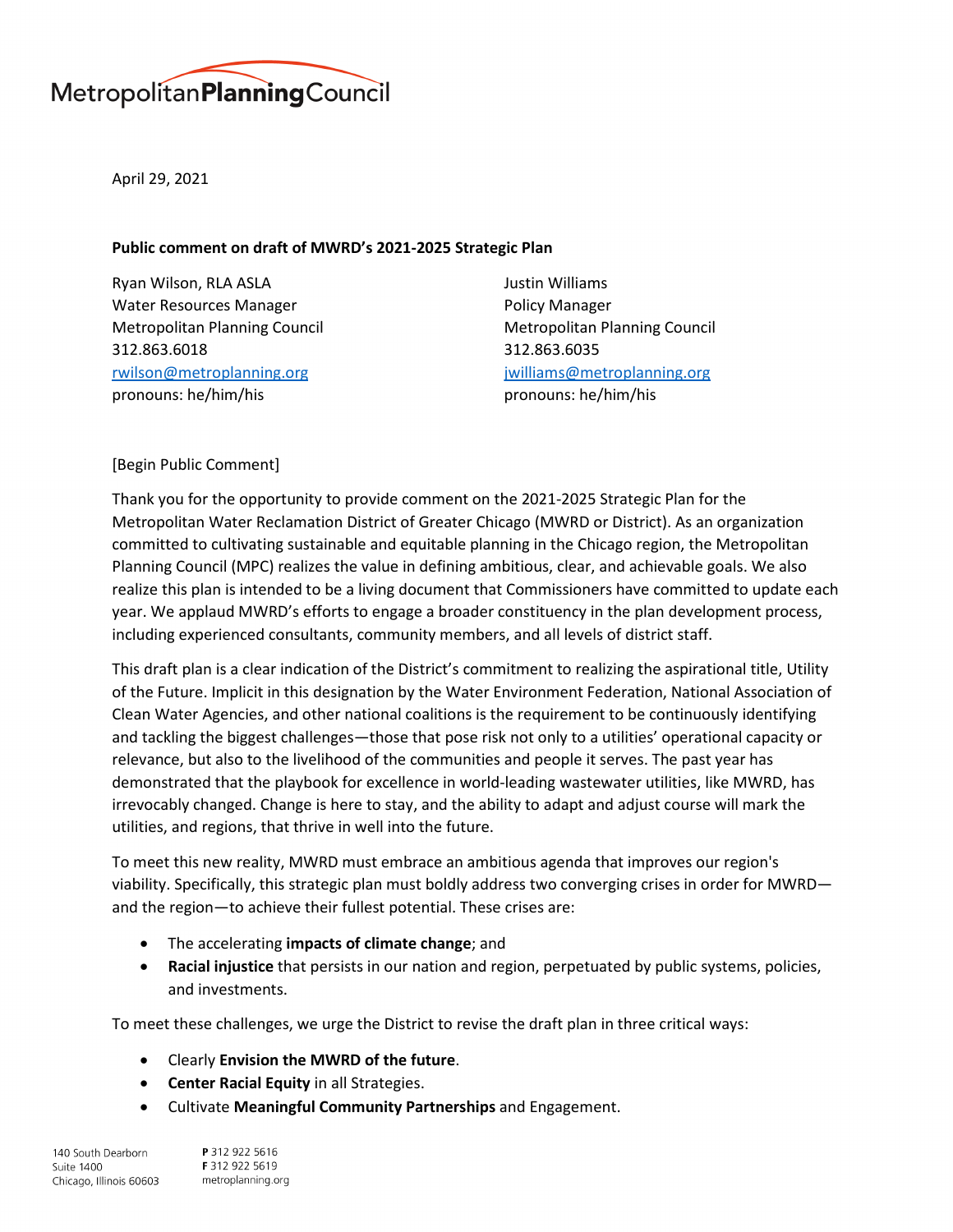

In the following sections, we share our team's insight into how MWRD might address each of these concerns in this draft, and in annual updates. Each section includes a concise list of recommendations that we think are essential changes to the initial strategic plan.

## **Clearly Envision the MWRD of the Future**

The current vision statement is notable because it anchors the ambitions of the utility to what it has historically and is currently doing well. While we celebrate this excellence, we do not believe that doing more of the same is a trajectory for being a world-class district when this plan expires in 2025. *We challenge MWRD to articulate an ambitious Vision—one that inspires today's staff, and attracts the workforce, community partnerships, and ecosystem of innovators who will tackle the big challenges ahead.* 

Consider the vision statements from three peer utilities:

- Washington, D.C. (DC Water) "We will be known for superior service, ingenuity and stewardship to advance the health and well-being of our diverse workforce and communities."
- Seattle (Seattle Public Utilities) "COMMUNITY Centered, ONE Water, ZERO Waste"
- New York City (New York City Department of Environmental Protection) "Our vision is to be a world class water and wastewater utility, while building a sustainable future for all New Yorkers."

Each statement draws on the excellences of current operations, while articulating a future state that is ambitious, yet achievable, in the plan timeline. To get started, it may be helpful to consider the following questions:

- What problems are our customers (e.g. municipalities) raising today that they did not when the last business plan was created five years ago?
- How can we improve the level of service across our entire service area in an equitable manner? Are there ways we can address structural inequities created through past investments?
- Where is our workforce struggling to deliver the highest quality service or product? How must we evolve to turn these issues into opportunities at the end of this plan?
- What new challenges are emerging (e.g. internal vs. external, local vs. national) that we are best suited to address? Are there challenges that we might be able to evolve to meet?
- What is our relationship to the communities we serve? How might these relationships evolve to meet the challenges ahead?
- What types of partners will we need to meet these challenges? How can we cultivate new partnerships?

We recognize and celebrate the excellence of MWRD, from workforce to operations to tackling big projects—and especially for the peer-recognition and awards for leadership in the industry. We believe that to retain this status, innovation must be embedded at all levels of the organization, and in all engagements and partnerships.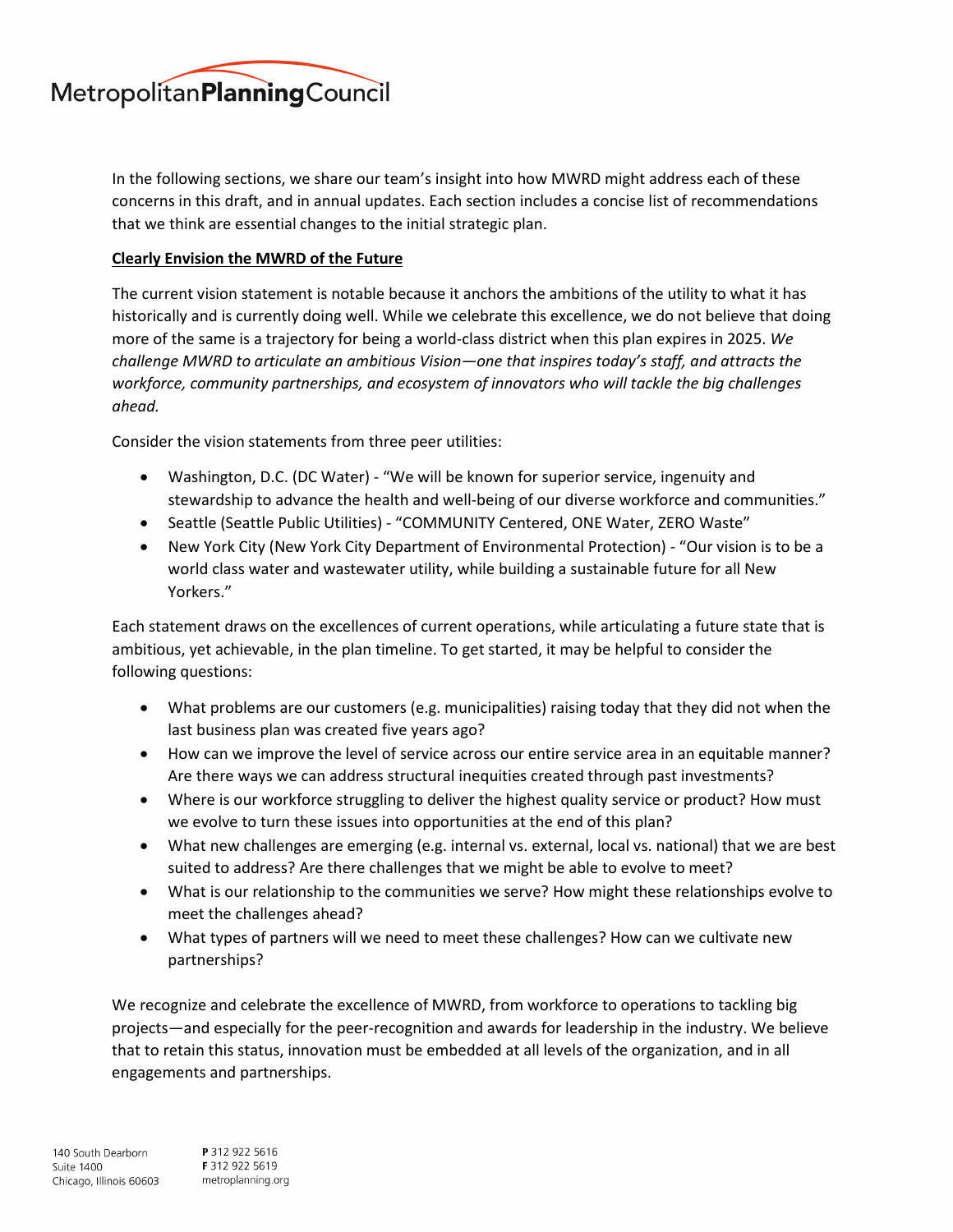

Recommendations for final draft:

- Revise current Vision statement to articulate an ambitious Vision
- Include starting points (baseline) data for all strategic targets (baseline and stretch)
- Include distinct baseline and stretch targets for all measures and strategies
- Align greenhouse gas emissions reduction targets to proposed federal targets o Stretch target – Set reduction levels from 1990 levels
- Articulate short (two-year) and long-term (five-year) impacts for each strategic goal

### **Center Racial Equity in all Strategies**

MWRD has laid the groundwork for what could be transformational efforts to cultivate racial equity across the service area. Project-level efforts like the Space to Grow partnership, Stormwater Partnerships, Stormwater Trading Pilots, and the designation of Disproportionately Impacted Areas, are critically important. We believe that for these and other efforts to reach full potential, MWRD's strategic plan must center equity in all areas of work: from people, to projects, to the places it serves. *We challenge MWRD to include racial injustice as a trend or concern, alongside the Circular Economy and Climate Change, and revise current measures of success and targets to center racial equity.*

Building racial equity will require sustained, coordinated efforts, both inside and outside the utility. As a start, we recommend MWRD develop actionable strategies around the following three themes:

- **Centering restorative justice to account for longstanding disparities in infrastructure.** Equity and Resilience themes should acknowledge the historical patterns of disinvestment that lead to deeply inequitable infrastructure. This involves a commitment to restorative justice. The current definition of equity does not address the core need to reallocate resources to restore past harms.
- **A transparent accounting of the inequities that result from current MWRD practices.** One practical place to start this effort would be to assess the current stormwater programs available across the service area, identify how these are utilized and which contractors benefit, and note which communities are left out.
- **Establishing a pipeline for a new workforce.** The water utility sector, and MWRD, is poised to experience a massive brain drain, given an aging workforce that is nearing retirement age. The District should focus on cultivating a diverse workforce of the future and creating a supportive, inclusive environment that retains and grows its talent.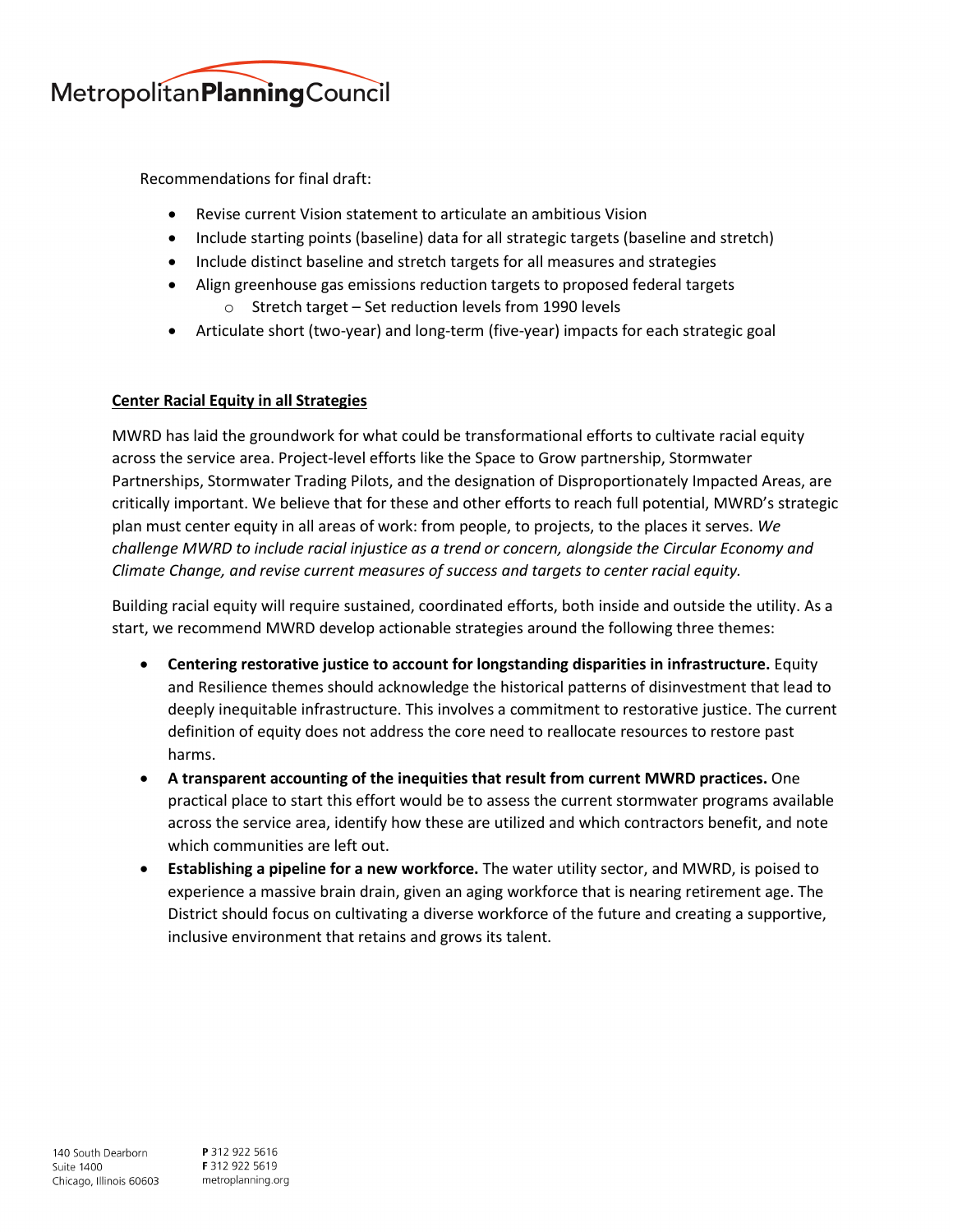

Recommendations for final draft:

- Include a measure of success that develops a plan for incorporating equity and inclusion into all aspects of District operations.
- Include measures of success that utilize and evolve the Disproportionately Impacted Areas designation within planning, project selection, community engagement, and workforce development.
	- $\circ$  Stretch Goal Implement an evaluation process for assessing work in Disproportionately Impacted Areas.
- Include specific baseline and stretch targets for Workforce Excellence that incorporate equity and diversity criteria.

# **Cultivate meaningful community partnerships and engagement**

When MWRD received Watershed Management Authority for the region, the utility accepted a new level of challenges, including a new set of stakeholders with unique, local experiences of the problems across the watershed. Some of this knowledge is technical in nature, some experiential; some stakeholders represent sectors such as engineering, public works, and policy development, but many more are the people and organizations living, working, and recreating in the watershed. *We challenge MWRD to deepen its understanding and characterization of community, partners, and stakeholders across the region, and deepen the commitment to meaningful community partnerships and engagement*.

Specifically, we urge MWRD to adopt community engagement goals that actively solicit and cultivate community voice. Doing so will better enable MWRD to meet both of the previous recommendations to create an ambitious vision and embed equity at every stage. We want to stress that the need for engagement is practical as much as it is philosophical: MWRD loses out on valuable feedback and potential partnerships when it fails to engage community members in a robust fashion. In MPC's experience, we have heard from multiple community members who want to partner with MWRD on landholdings for access or for activation. As it stands, MWRD's engagement goals do not offer a pathway to cultivate that feedback.

The community engagement strategies and measures outlined in "Strategic Goal #4: Community Engagement" primarily concern quantitative goals of engagement: increasing use of consistent branding, an increase in requests for educational services, an increase in number of attendees at outreach events, etc. These are all laudable goals. Yet each of these strategies position MWRD as communicating *to* a community that MWRD seeks to engage. Instead, MWRD should be striving to codesign projects, policies, goals, and outcomes *with* community. The region will make more progress in managing our water systems when there is broader understanding of the issues and a growing commitment to partnership among a wide range of stakeholders.

An example may help illustrate. Strategy #2 is "Raise public awareness of the value of MWRD's work and encourage public involvement." That is not an engagement plan, but a marketing strategy: MWRD enters the conversation with a strategic goal of raising awareness about MWRD's value. Engagement, on